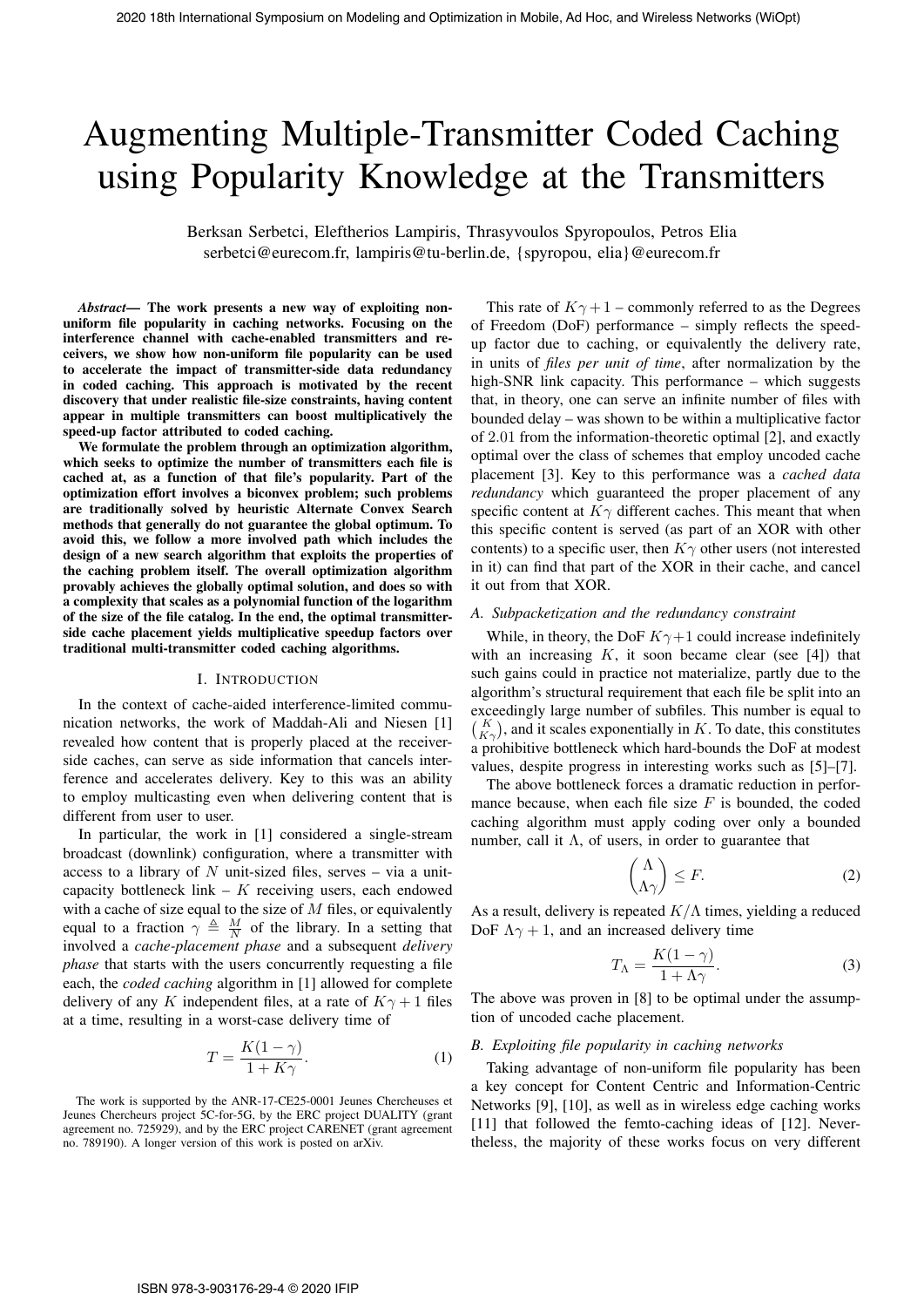setups than the interference-limited scenarios in which coded caching is commonly applied. Even works that attempt to take into account somewhat more sophisticated PHY capabilities like joint-beamforming or MU-MIMO, often implicitly or explicitly assume that content requests are non-interfering and/or asynchronous [13], [14].

On the other hand, early works using the coded caching framework for receiver-side caching, focused on the worstcase metric, in the expense of gains due to non-uniform popularity distribution is lost. Recent efforts such as [15]– [24], explored various ways of incorporating file popularity with coded caching. In practice, due to subpacketization, the overall speed-up factor of the single-stream coded caching remains well below the original theoretic promises.

## *C. Multiplicative impact of transmitter-side cache redundancy*

In an effort to overcome the above subpacketization limitation, some research (see [25], [26], see also [27]–[31] and many others) sought to apply coded caching in conjunction with other network resources, such as multi-antenna arrays.

Some progress in this direction came with the work in [32] and the subsequent work in [8], which revealed the surprising finding that the aforementioned unavoidable reduction in  $\Lambda$ , and the subsequent performance degradation could be compensated, *in a very accelerated manner*, through increased data redundancy at the transmitter side. As the works in [8], [32] showed, in a setting where the transmitter has access to L transmit antennas, under the assumption that  $L \leq K/\Lambda$ , one could achieve the worst-case delivery time

$$
T = \frac{K(1 - \gamma)}{L(1 + \Lambda\gamma)}\tag{4}
$$

and the corresponding DoF of  $L(1 + \Lambda \gamma)$  which was proven in [8] to be exactly optimal under the assumption of uncoded cache placement. Note that the above impact of  $L$  is multiplicative; this is in direct contrast to the additive effect that can be found in the unconstrained case of  $\Lambda = K$  which enjoys the maximal DoF of  $L + K\gamma$  (cf. [25], [26]).

This same powerful multiplicative effect can be found in the setting of interest here. This setting – first introduced in [26] – involves  $K_T$  transmitters, each with a cache of size equal to a fraction  $\gamma_T$  of the library, which serve via a fully connected channel, the  $K$  cache-aided receivers. In this configuration, the transmitter-side cache redundancy  $K_T \gamma_T$  now plays the role of L, and again, as long as  $K_T \gamma_T \leq K/\Lambda$ , the delay of

$$
T = \frac{K(1 - \gamma)}{K_T \gamma_T (1 + \Lambda \gamma)}\tag{5}
$$

implies a multiplicatively boosted DoF of  $K_T \gamma_T (1 + \Lambda \gamma)$ .

## *D. Current contributions: Boosting transmitter-side data redundancy using file popularity*

The above described how, the transmitter-side data redundancy  $L = K_T \gamma_T$  under limited subpacketization, which forces  $\Lambda$  to be limited, has a powerful multiplicative impact. Here, we seek to exploit file popularity in the transmitter-sided placement, to further boost this impact.

While in a setting that is agnostic to file popularity, each file appears at exactly  $K_T \gamma_T$  transmitters, our aim here will be to optimize this placement such that (generally but not always) popular files experience higher redundancy by being cached in more transmitters, while less popular files will inevitably be cached in fewer transmitters. We solve an optimization problem whose objective is to determine the redundancy for each file, under a sum-cache constraint. As we will see later on, the new placement provides substantially speed-up of the delivery of popular files, in a manner that far outweighs the increased delays for the unpopular files simply because these increased delays appear much less often. Part of the effort in our work is to guarantee convergence to the global optimum, and to reduce the complexity of the optimization problem. Both are achieved by designing a new search algorithm that exploits the properties of the caching problem itself.

The approach in our work comes in contrast to existing coded-caching efforts which place emphasis on adapting the receiver-side placement in order to reflect the file popularity.

# II. SYSTEM MODEL AND CACHING-DELIVERY POLICIES

## *A. System model*

We consider the fully-connected, multi-transmitter coded caching setting where  $K_T$  single-antenna transmitters serve, via a fully connected channel, K single-antenna receivers/users. Each transmitter and each receiver can store fraction  $\gamma_T \in \left[\frac{1}{K_T}, 1\right]$  and fraction  $\gamma \in [0, 1]$  of the library, respectively. We assume that the library is comprised of  $N$ files  $W^1, W^2, \ldots, W^N$ , and that each file – as stated before - has size  $F$  bits<sup>1</sup>. We assume that a single transmitter-toreceiver link has (normalized) capacity equal to one file per unit of time, as well as that the channel between any set of transmitters and receivers is of full rank with probability one<sup>2</sup>.

We assume that each user concurrently requests one file, independently of each other, and further that the file popularity follows a distribution known during cache placement. In particular, the solution of the optimization problem itself will assume a Zipf distribution [33] with parameter  $\alpha$ , under which the probability that file  $W<sup>n</sup>$  is requested, takes the form

$$
p_n = \frac{n^{-\alpha}}{\sum_{n=1}^{N} n^{-\alpha}}, \ \forall n \in [N].
$$
 (6)

Without loss of generality, we assume that files are indexed with decreasing popularity such that  $p_i \geq p_j$  for any  $i < j$ .

#### *B. Caching and delivery policy*

Below we describe the role of the parameters that define the optimization problem, and which – once optimized – define the optimal caching-and-delivery policy. We begin with describing how to split the library into an arbitrary number of sub-libraries, each consisting of a different number of files. Then we define the transmitter-side cache redundancy

<sup>&</sup>lt;sup>1</sup>This assumption is common, as non-equal sized files can be handled by making a content chunk the basic caching unit, as in [12].

<sup>&</sup>lt;sup>2</sup>This requirement holds true in many wireless settings as well as in wired settings with network-coding capabilities at the intermediate network nodes.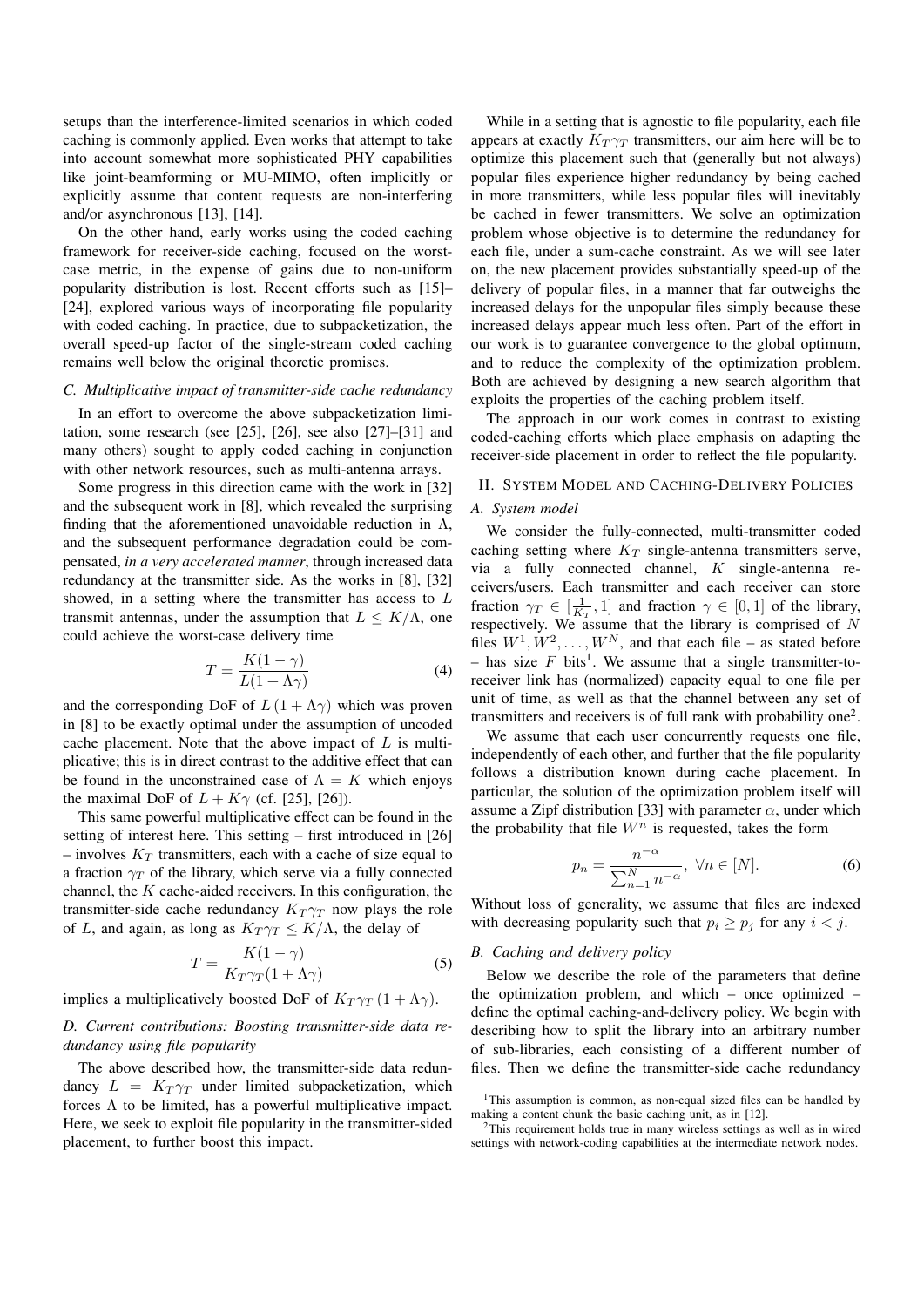that a file enjoys depending on the sub-library it belongs to, and we show how such an arbitrary (not yet optimized) redundancy can be achieved under the cache-size constraint. These parameters (number of sub-libraries, size of each sublibrary, and redundancy attributed to each sub-library) are mapped into an objective function that reflects their role in the delivery time. The subsequent optimization (in the next section) yields the optimizing solution for these parameters, and thus defines the optimized caching and delivery policies.

*1) Library segmentation policy:* The first step segments the file library into an arbitrary number of  $Q$  disjoint sub-libraries

$$
\mathcal{B}_q = [n_{q-1} + 1 : n_q], \ q = 1, 2, \dots, Q \tag{7}
$$

where each sub-library  $\mathcal{B}_q$  contains all the files that are indexed<sup>3</sup> from  $n_{q-1} + 1$  to  $n_q$ . Our segmentation policy thus results in a first sub-library consisting of the most popular files  $\mathcal{B}_1 = \{1, 2, \ldots, n_1\}$ , then a second sub-library  $\mathcal{B}_2 =$  ${n_1 + 1, \ldots, n_2}$ , until the sub-library  $B_Q = {n_{Q-1}, \ldots, N}$ containing the least popular files. This segmentation — which asks that each sub-library contains clusters of successively indexed files — will be entirely defined by the Q-length vector

$$
\mathbf{n} \triangleq [n_1, n_2, \dots, n_Q].
$$

*2) Redundancy assignment policy:* Based on the above division, our policy asks that each file from  $\mathcal{B}_q$  be cached, in its entirety, at  $L_q$  different transmitters. The vector

$$
\mathbf{L} \triangleq [L_1, L_2, \ldots, L_Q]
$$

will thus fully define the redundancy attributed to each file of the library. Naturally any such allocation must satisfy

$$
\sum_{q=1}^{Q} L_q |\mathcal{B}_q| = \sum_{q=1}^{Q} L_q (n_q - n_{q-1}) \le K_T \gamma_T N \tag{8}
$$

because of the cache-size constraint at the transmitter side.

*3) Transmitter-side caching policy:* To implement the above redundancy allocation, for any  $Q, n, L$ , we extend the approach in [32] to account for multiple sub-libraries with different redundancies.

The placement is done sequentially. We start from the first sub-library and we consecutively cache the whole first file into the first  $L_1$  transmitters, then the second file (of the first sub-library) into transmitters  $L_1 + 1$  through  $1 + (2L_1 - 1)$ mod  $K_T$ ), and so on. We note that the selection of the transmitters is always done using the modulo operation, which means that when we place a file at the last transmitter, we continue the process with the first transmitter.

After storing each file of the first sub-library in a total of  $L_1$  transmitters each, we proceed with the second sublibrary. Continuing from the transmitter after the one last used, i.e. continuing from transmitter  $1 + (n_1 \cdot L_1 \mod K_T)$ , we again sequentially fill the caches, starting from the first

file of the second sub-library, which we now store in  $L_2$ consecutive transmitters, and so on. The process is repeated for each sub-library, with a new  $L_q$ , starting every time from the transmitter after the one last used. Overall, the above process which stores each file of sub-library  $\mathcal{B}_{q}$  in exactly  $L_{q}$ distinct transmitters, guarantees the size constraint that each transmitter stores  $\gamma T N$  files. Finally, it is easy to show that we can allow for non-integer  $L_q$ 's by applying basic memory sharing techniques [26], which can facilitate the continuous relaxation proposed in Section III.

*4) Receiver-side caching policy:* The receivers will cache using the algorithm of [1], modified to form  $\Lambda$  different caches. Toward this, each file  $W^n$ ,  $n \in [N]$ , is split into  $\binom{\Lambda}{\Lambda \gamma}$  equallysized subfiles  $\{W_{\tau}^{n}\}_{\tau \subset [\Lambda], |\tau| = \Lambda \gamma}$ , such that each subfile  $W_{\tau}^{n}$  is indexed by a  $\Lambda \gamma$ -tuple  $\tau$  whose entries come from [ $\Lambda$ ]. Then the  $\ell^{\text{th}}$  cache takes the form

$$
\mathcal{Z}_{\ell} = \{ W_{\tau}^{n} : \ell \in \tau, \forall n \in [N] \}, \ \forall \ell \in \Lambda \tag{9}
$$

which simply means that cache  $\ell$  consists of all subfiles  $W_\tau^n$ , whose index  $\tau$  contains  $\ell$ . In the end, each user is assigned one of the  $\Lambda$  caches, in a round-robin manner.

*5) Content delivery policy:* The delivery scheme will follow exactly the algorithm of [32], and — as a function of any given  $(Q, n, L)$  — it will concurrently serve multiple files from one sub-library at a time. For further details on the precoding structure that allows for this concurrent delivery, the reader is referred to [32]. The transmission policy here will ask that no coding is done across files from different sub-libraries.

The problem is naturally of a stochastic nature, as the number of users requesting files from library  $\mathcal{B}_q$ , changes as a function of the file demand vector. Assuming that at any particular instance of the problem (i.e., for any fixed file demand vector), there are  $K_q$  users requesting files from each library  $\mathcal{B}_q$ , and assuming that  $K_q$  is sufficiently large, then the algorithm in [32] can serve  $L_q(1 + \Lambda \gamma)$  users at a time. This in turn means that our policy, for this instance, requires delay

$$
T_q = \frac{K_q(1-\gamma)}{L_q(1+\Lambda\gamma)}\tag{10}
$$

to complete delivery of the requested files from  $\mathcal{B}_q$ .

The policy also asks that the files of the most popular sublibrary  $\mathcal{B}_1$  are cached at only one transmitter each, and that they are delivered one at a time, without employing coded caching<sup>4</sup>. For sufficiently large  $K$ , this implies delay

$$
T_1 = n_1. \tag{11}
$$

Our metric of performance will be the delay to deliver all requested files, averaged over all possible demand K-tuples.

The following lemma, which holds for sufficiently large  $K$ , identifies this average delay  $T(n, L, Q)$ , for any given fixed choice of  $(n, L, Q)$ .

<sup>&</sup>lt;sup>3</sup>Note the small abuse of notation where  $\mathcal{B}_{q}$  can interchangeably refer to a set of files or the set of these files' indices. Furthermore the notation omits the dependence on Q, which will always be implied. For completeness of notation, we will assume that  $n_0 = 0$ , and we note that  $n_Q = N$ .

<sup>4</sup>Such policy compensates for the inability of the employed algorithm in [32] to exploit the possibility that multiple users ask for the same file. For the interested reader, we note that the problem of multi-transmitter coded caching that exploits natural multicasting, remains an open problem.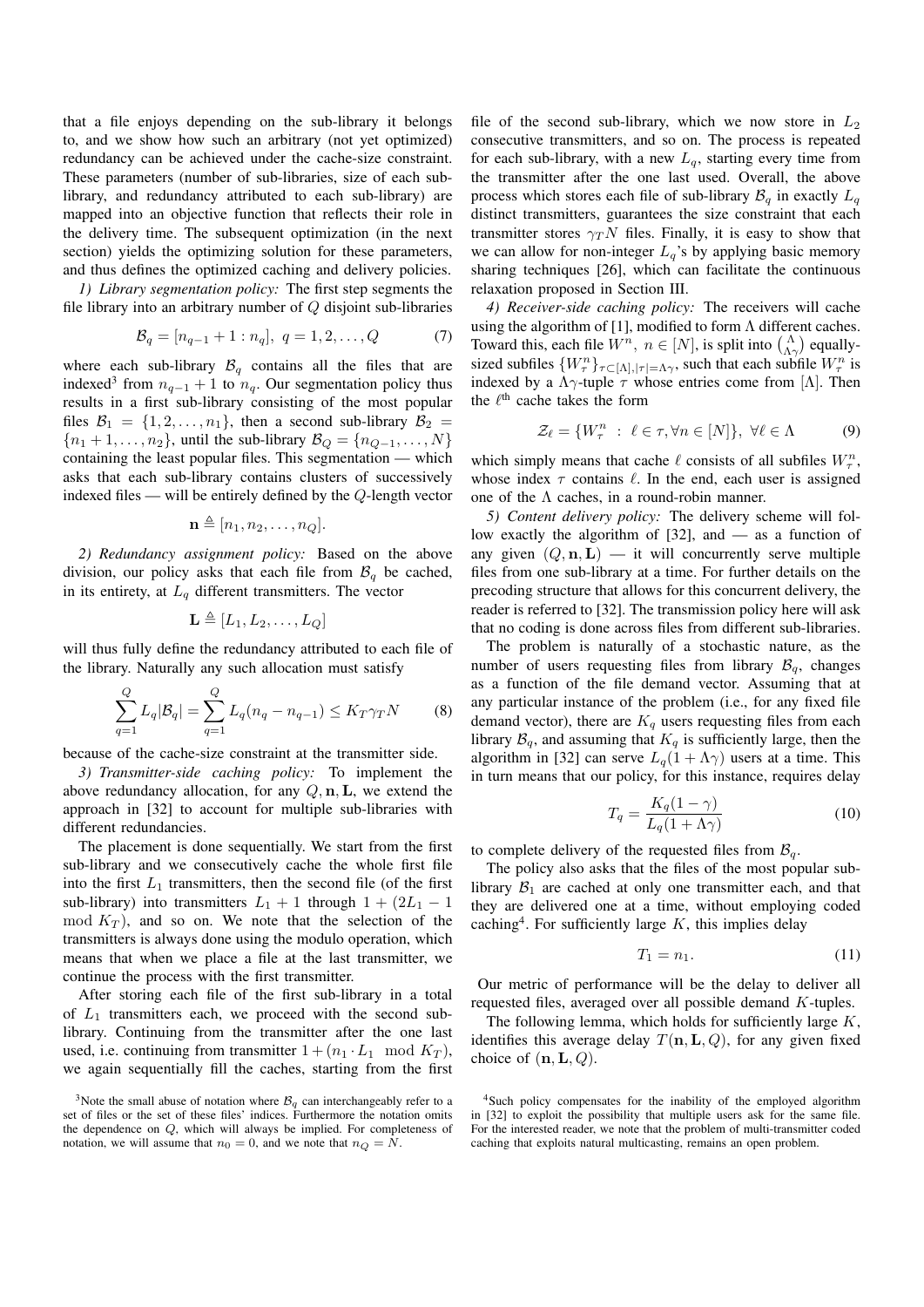Lemma 1. *For any fixed* n,L, Q*, the average delay of our caching and delivery policy, takes the form*

$$
T(\mathbf{n}, \mathbf{L}, Q) = n_1 + \sum_{q=2}^{Q} \frac{K(1-\gamma) \sum_{j=n_{q-1}+1}^{n_q} p_j}{L_q(1+\Lambda \gamma)}.
$$
 (12)

*Proof.* Directly from (10) and (11) we can see that, at any given instance of the problem, the delay

$$
T = n_1 + \sum_{q=2}^{Q} \frac{K_q(1-\gamma)}{L_q(1+\Lambda\gamma)}
$$
(13)

guarantees delivery of all requests, one sub-library at a time. In averaging over all demand vectors,  $K_q$  becomes a random variable whose average takes the form  $\mathbb{E}[K_q] = \sum_{j=n_{q-1}+1}^{n_q} K p_j$ . Finally the proof is completed by noticing that  $n, L, Q$  are independent of the instance of the problem as they are naturally independent of the demand vector.  $\Box$ 

## III. OPTIMIZATION PROBLEM

We here seek to optimize the choice of  $n, L, Q$ , in order to attain the optimal average delivery time

$$
T^* \triangleq \min_{\mathbf{n}, \mathbf{L}, Q} T(\mathbf{n}, \mathbf{L}, Q). \tag{14}
$$

Under our policy and cache-size constraints, and using directly the objective function from Lemma 1 (Eq. (12)), the optimization problem takes the following form.

## Problem 1.

$$
\min_{\mathbf{n}, \mathbf{L}, Q} T(\mathbf{n}, \mathbf{L}, Q) \tag{P1-a}
$$

s.t. 
$$
L_q \in [1, K_T], \ \forall q \in \{2, ..., Q\},
$$
 (P1-b)

$$
L_q \le K \sum_{j=n_{q-1}+1}^{n_q} p_j \min\left\{\frac{1}{\Lambda}, \frac{1-\gamma}{1+\Lambda\gamma}\right\}, \ \forall q \in \{2,\ldots,Q\},\
$$
 (P1-c)

$$
+\sum_{k=1}^{Q} L_{\alpha}(n_{\alpha}-n_{\alpha-1}) < K_{T}\gamma_{T}N. \tag{P1-d}
$$

$$
n_1 + \sum_{q=2} L_q(n_q - n_{q-1}) \le K_T \gamma_T N,
$$
 (P1-d)

$$
n_q \ge n_{q-1}, \ \forall q \in \{2,\ldots,Q\},\tag{P1-e}
$$

$$
0 \le n_q \le N, \ \forall q \in \{1, \dots, Q\},\tag{P1-f}
$$

$$
n_q \in \mathbb{Z}, \ \forall q \in \{1, \dots, Q\}, \tag{P1-g}
$$

$$
L_q \ge L_{q+1}, \ \forall q \in \{2, \dots, Q-1\},\tag{P1-h}
$$

$$
1 \le Q \le K_T, \ Q \in \mathbb{Z}.\tag{P1-i}
$$

In the above, the constraint in (P1-b) forces each file to be stored in at least one transmitter, the constraint in (P1-c) is required for the objective function to hold (cf. (13), see also [32]), the constraint in (P1-d) reflects the cache-size constraint, the constraint in (P1-e) follows directly from the construction as the sub-libraries must be divided into files with consecutive ordering, the constraint in (P1-f) reflects the boundaries of the file library, the constraint in (P1-g) forces files to be clustered into sub-libraries without selfsegmentation, constraint (P1-h) follows from the idea of allocating more antennas to sub-libraries consisting of more

popular files (except for the sub-library where the files will be multicasted and  $L_1 = 1$  always holds.), and constraint (P1-i) reflects that there can be at most  $K_T$  sub-libraries because there are only  $K_T$  options for  $L_q$ .

Remark 1. *Problem 1 is non-convex since the optimization variables are discrete.*

#### *A. Overview of optimization steps*

We proceed with an overview of the steps (and the notation) that we follow to reach the optimal average delivery time  $T^* =$  $\min_{\mathbf{n},\mathbf{L},Q} T(\mathbf{n},\mathbf{L},Q)$ , that solves Problem 1.

Step 1: In Section III-B we prove that, for fixed  $Q$ , and for the continuous relaxation of n, finding the optimal

$$
T^*(Q) \triangleq \min_{\mathbf{n}, \mathbf{L}} T(\mathbf{n}, \mathbf{L}, Q). \tag{15}
$$

is a biconvex problem.

Step 2: Next, in Section III-C we show that for fixed Q and fixed n, we can formulate a convex optimization problem and solve it using Karush-Kuhn-Tucker (KKT) conditions (cf. [34]) to obtain the optimal redundancy allocation  $\mathbf{L}^*(\mathbf{n}, \mathbf{Q})$  and the corresponding optimal average delivery time

$$
T^*(\mathbf{n}, Q) \triangleq \min_{\mathbf{L}} T(\mathbf{n}, \mathbf{L}, Q). \tag{16}
$$

Step 3: Next in Section III-D — with the bi-convex nature of the formulated problem in Step 1 at hand — we design a new search algorithm that exploits the properties of the caching problem itself by adjusting the search space of n. Instead of searching for  $\mathbf{n} \in [0, N]^{Q-1}$ , we identify a new smaller search space  $S_Q$  for n that guarantees optimality, such that

$$
T^*(Q) = \min_{\mathbf{n}, \mathbf{L}} T(\mathbf{n}, \mathbf{L}, Q)
$$
  
= 
$$
\min_{\mathbf{n} \in [0, N]^Q} \min_{\mathbf{L}} T(\mathbf{n}, \mathbf{L}, Q)
$$
  
= 
$$
\min_{\mathbf{n} \in [0, N]^Q} T^*(\mathbf{n}, Q)
$$
(17)

$$
= \min_{\mathbf{n} \in S_O} T^*(\mathbf{n}, Q). \tag{18}
$$

We will prove the transition from Eq. (17) to Eq. (18) in Theorem 2 in Section III-D.

Step 4: With each  $T^*(Q)$  available from the previous step, Section III-E presents an algorithm that iteratively computes the optimal  $T^* = \min_{Q \in [K_T]} T^*(Q)$ .

## *B. Step 1: Modified problem for fixed* Q *and biconvexity*

We first seek to calculate, for a fixed  $Q$  and the continuous relaxation of **n**, the optimal  $T^*(Q) = \min_{\mathbf{n}, \mathbf{L}} T(\mathbf{n}, \mathbf{L}, Q)$ from (15). For ease of reference, we declare the problem as below.

## Problem 2.

$$
T^*(Q) = \min_{\mathbf{n}, \mathbf{L}} T(\mathbf{n}, \mathbf{L}, Q)
$$
 (19)  
s.t. (P1-b) – (P1-f), (P1-h).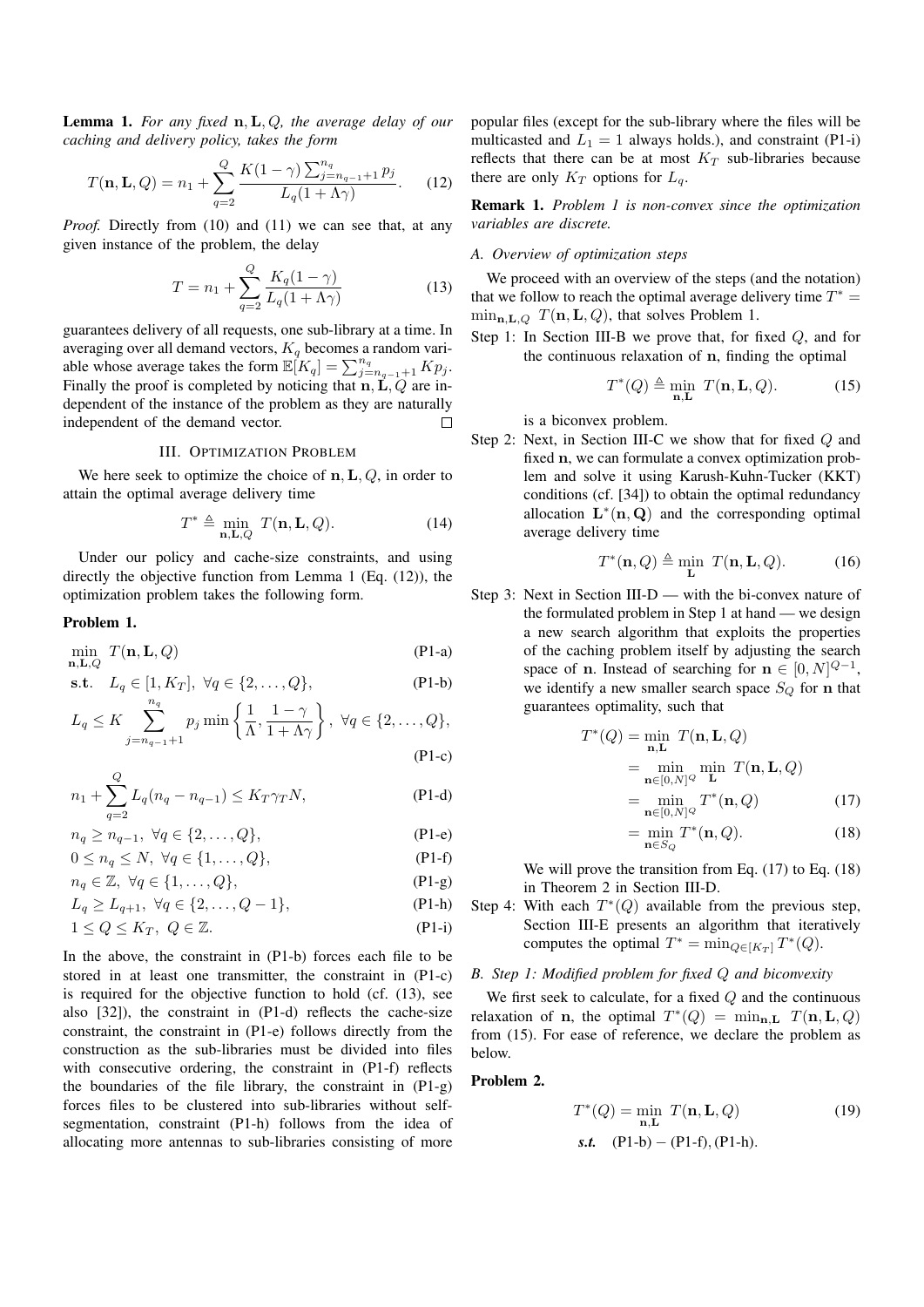## Lemma 2. *Problem 2 is a biconvex problem.*

*Proof.* Due to lack of space, the proof is relegated to the longer version of this work.  $\Box$ 

Biconvex problems are traditionally solved by heuristic Alternate Convex Search (ACS) methods which generally do not guarantee finding the global optimum. Because of this, we will – as outlined before – first compute in Step 2 the optimal  $T^*(n, Q)$  for fixed Q and fixed n, and then we will proceed with Steps 3 and 4 to compute  $T^*(Q)$  and then the overall optimal  $T^*$ .

## *C. Step 2: Optimal solution for fixed* Q *and fixed* n

We present our modified optimization problem to find for fixed Q and  $n$  — the optimal redundancy  $L^*(n, Q)$  and the corresponding optimal

$$
T^* = \min_{\mathbf{n}, \mathbf{L}, Q} T(\mathbf{n}, \mathbf{L}, Q) = \min_{\mathbf{n}, Q} \underbrace{\left\{ \min_{\mathbf{L}} T(\mathbf{n}, \mathbf{L}, Q) \right\}}_{T^*(\mathbf{n}, Q)}.
$$

For simplicity, for this subsection only, we will use the simplified notation  $\mathbf{L} \triangleq L(\mathbf{n}, Q)$  and  $\mathbf{L}^* \triangleq \mathbf{L}^*(\mathbf{n}, Q)$  that assumes the dependence on the fixed Q and n.

Problem 3. *Find the optimal*

$$
T^*(\mathbf{n}, Q) = \min_{\mathbf{L}} T(\mathbf{n}, \mathbf{L}, Q)
$$
 (20)  
s.t. (P1-b) – (P1-e).

Lemma 3. *Problem 3 is a convex optimization problem.*

*Proof.* This follows from the bi-convexity<sup>5</sup> of Lemma 2.  $\Box$ 

We now have the following.

Theorem 1. *The optimal antenna allocation for Problem 3 satisfies*

$$
L_i^* = \begin{cases} U_i, & \text{if } \nu^* < \frac{\frac{K(1-\gamma)}{1+\Lambda\gamma} \sum_{j=n_i-1}^{n_i} p_j}{(n_i - n_{i-1})(U_i)^2}, \\ 1, & \text{if } \nu^* > \frac{\frac{K(1-\gamma)}{1+\Lambda\gamma} \sum_{j=n_i-1}^{n_i} p_j}{n_i - n_{i-1}} \\ \phi(\nu^*), & \text{otherwise,} \end{cases} \tag{21}
$$

*where*

$$
U_i = \min\left\{K_T, K \sum_{j=n_{i-1}+1}^{n_i} p_j \min\left\{\frac{1}{\Lambda}, \frac{1-\gamma}{1+\Lambda\gamma}\right\}\right\},\
$$

where  $\phi(\nu^*)$  is the solution over  $L_i$  of

$$
-\frac{\frac{K(1-\gamma)}{1+\Lambda\gamma}\sum_{j=n_{i-1}}^{n_i}p_j}{L_i^*} + \nu^* (n_i - n_{i-1}) = 0,
$$
 (22)

*and where* ν ∗ *can be obtained as the unique solution to the additional constraint*

$$
n_1 + \sum_{i=2}^{Q} L_i^* (n_i - n_{i-1}) = K_T \gamma_T N.
$$
 (23)

<sup>5</sup>The constraint in (P1-f) is not necessary for convexity of  $T^*(n, Q)$  in L, and thus it is omitted in the above formulation.

*Proof.* The Lagrangian function corresponding to Problem 3 is given by

$$
L(\mathbf{L}, \nu, \eta, \omega) \triangleq n_1 + \frac{K(1-\gamma)}{(1+\Lambda\gamma)} \sum_{i=2}^{Q} \frac{\sum_{j=n_{i-1}+1}^{n_i} p_j}{L_i} + \nu \left( n_1 + \sum_{i=2}^{Q} L_i (n_i - n_{i-1}) - K_T \gamma_T N \right) - \sum_{i=2}^{Q} \eta_i (-L_i + 1) + \sum_{i=2}^{Q} \omega_i (L_i - U_i), \tag{24}
$$

where **L**,  $\eta$ ,  $\omega \in \mathbb{R}_+^Q$  and  $\nu \in \mathbb{R}$ .

Let  $\mathbf{L}^*, \eta^*, \omega^*$  and  $\nu^*$  be primal and dual optimal. The KKT conditions for Problem 3 state that

$$
n_1 + \sum_{i=2}^{Q} L_i^* (n_i - n_{i-1}) \le K_T \gamma_T N, \tag{25}
$$

$$
1 \le L_i^* \le U_i, \quad \forall i = 2, \dots, Q, \tag{26}
$$

$$
n^* > 0, \quad \forall i = 2, \dots, Q, \tag{27}
$$

$$
\eta_i^* \ge 0, \quad \forall i = 2, \dots, Q, \tag{27}
$$

$$
\omega_i^* \ge 0, \quad \forall i = 2, ..., Q, \tag{28}
$$
  

$$
*(1) = 0, \quad \forall i = 2, ..., Q, \tag{29}
$$

$$
\eta_i^* (-L_i^* + 1) = 0, \quad \forall i = 2, ..., Q, \quad (29)
$$
  

$$
\omega_i^* (L_i^* - U_i) = 0, \quad \forall i = 2, ..., Q, \quad (30)
$$

$$
-\frac{\frac{K(1-\gamma)}{1+\Lambda\gamma}\sum_{j=n_{i-1}}^{n_i}p_j}{(L_i^*)^2} + \nu^* (n_i - n_{i-1}) - \eta_i^* + \omega_i^* = 0,
$$
  

$$
\forall i = 2, ..., Q, \quad (31)
$$

and thus from  $(29)$ ,  $(30)$  and  $(31)$ , we have

$$
\omega_{i}^{*} = \frac{\eta_{i}^{*}}{U_{i}} - \frac{\nu (n_{i} - n_{i-1}) L_{i}^{*}}{U_{i}} + \frac{\frac{K(1-\gamma)}{1+\Lambda\gamma} \sum_{j=n_{i-1}+1}^{n_{i}} p_{j}}{L_{i}^{*}},
$$
(32)

which, when inserted into (30), gives

$$
\left[\frac{\eta_i^*}{U_i} - \frac{\nu (n_i - n_{i-1}) L_i^*}{U_i} + \frac{\frac{K(1-\gamma)}{1+\Lambda\gamma} \sum_{j=n_{i-1}+1}^{n_i} p_j}{L_i^*}\right] \times (L_i^* - U_i) = 0.
$$
\n(33)

From (33), we see that  $0 < L_i^* < U_i$  holds only if

$$
\nu^* = \frac{\frac{K(1-\gamma)}{1+\Lambda\gamma} \sum_{j=n_{i-1}+1}^{n_i} p_j}{(n_i - n_{i-1}) (L_i^*)^2}.
$$

Since we know that  $1 \leq L_i^* \leq U_i$ , this implies that

$$
\nu^* \in \left[ \frac{\frac{K(1-\gamma)}{1+\Lambda\gamma} \sum_{j=n_{i-1}+1}^{n_i} p_j}{(n_i - n_{i-1}) (U_i)^2}, \frac{\frac{K(1-\gamma)}{1+\Lambda\gamma} \sum_{j=n_{i-1}+1}^{n_i} p_j}{n_i - n_{i-1}} \right]
$$

.

If now

$$
\nu^* < \frac{\frac{K(1-\gamma)}{1+\Lambda\gamma} \sum_{j=n_{i-1}+1}^{n_i} p_j}{\left(n_i - n_{i-1}\right) \left(U_i\right)^2},
$$

then we have  $\omega_i^* > 0$ . Thus, from (30), we have that  $L_i^* = U_i$ . Similarly, if

$$
\nu^* > \frac{\frac{K(1-\gamma)}{1+\Lambda\gamma} \sum_{j=n_{i-1}+1}^{n_i} p_j}{n_i - n_{i-1}},
$$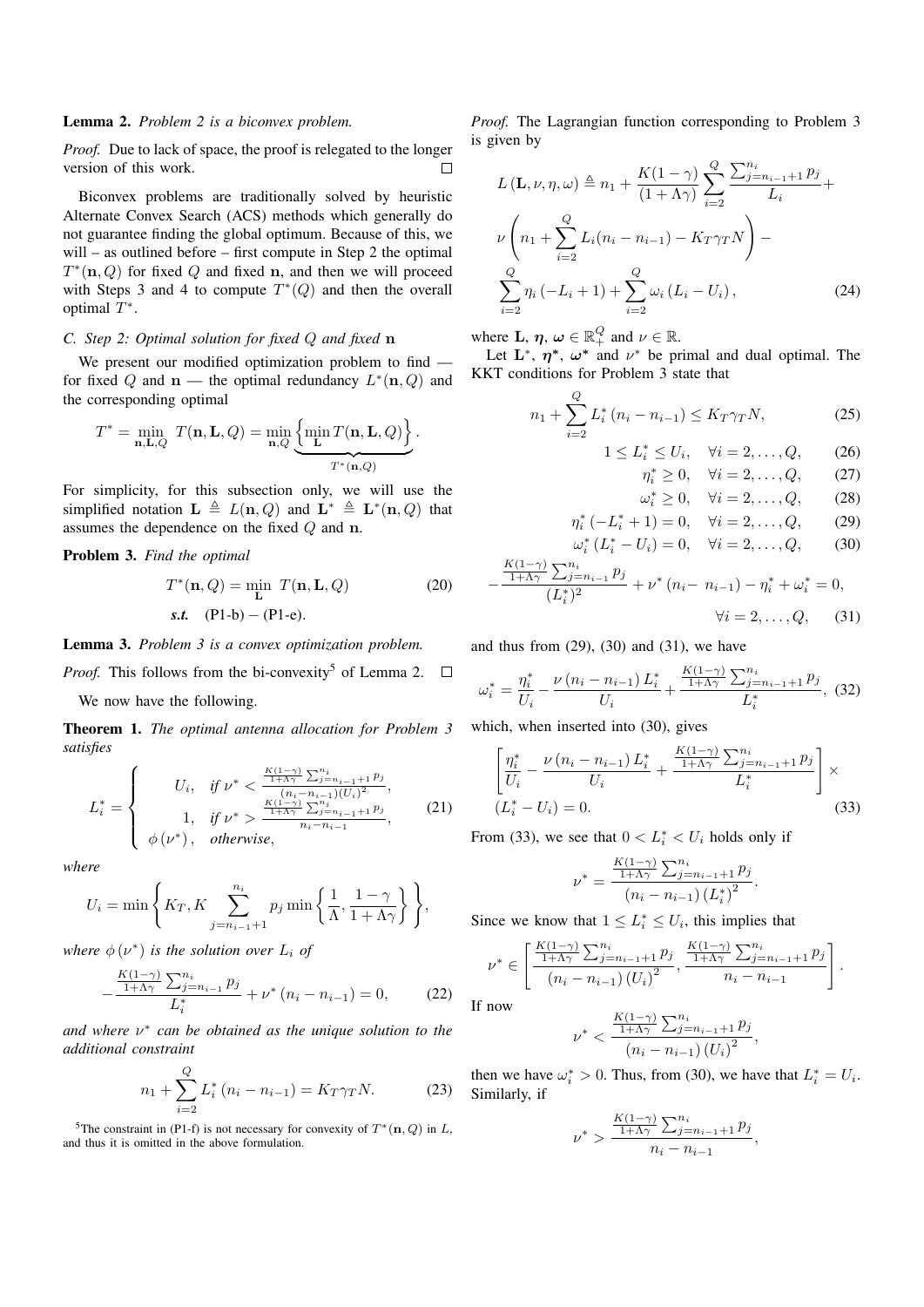we have that  $\eta_i^* > 0$ . Hence, from (29), we get that  $L_i^* = 1$ .

Finally, since  $n_1 + \sum_{i=2}^{Q} L_i^* (n_i - n_{i-1}) = K_T \gamma_T N$  is a decreasing function in  $\nu$ , solving  $Q - 1$  equations of (22) while satisfying (23), gives the unique solution  $\nu^*$ .

Remark 2. *It is easy to verify that the solution given in Theorem 1 always satisfies the constraint in* (P1-f)*.*

## *D. Step 3: Search algorithm for* n

With  $T^*(n, Q)$  at hand from before, we will here design a search algorithm that adjusts the search space of n to compute  $T^*(Q)$  in a non exhaustive manner. For fixed Q, let

$$
T^*(Q) = \min_{\mathbf{n} \in [0, N]^{Q-1}} T^*(\mathbf{n}, Q)
$$
(34)

be the optimal delay corresponding to the optimal

$$
\mathbf{n}^*(Q) = \arg\min_{\mathbf{n}\in[0,N]^{Q-1}} T^*(\mathbf{n}, Q). \tag{35}
$$

Instead of searching for  $\mathbf{n} \in [0, N]^{Q-1}$ , which would obviously have the worst case complexity, we consider a new search space  $S_Q \subseteq (R_Q)^{Q-1}$  for **n**, for some  $R_Q \subseteq [0, N]$  to be designed. The detailed sketch of the algorithm that defines  $S_Q$  is given in Algorithm 1.

We briefly explain the intuition behind the algorithm. Since Algorithm  $2$  — presented in Section III-E — is recursive, it accepts as input Q as well as the optimal *'cut-off points'*  $\mathbf{n}^*(Q-1)$  for the case of  $Q-1$  sub-libraries. The stopping condition ensures finding the optimum  $T^*(Q)$ .

To compute the first  $T^*(n, Q)$ , we need an n. In the loop given in step 5, we first define the search range  $S_1 \in$  $[0, n_1^*(Q-1)]$ , and the reasoning behind the boundaries will be explained in the proof of Theorem 2. We set  $n_1$  =  $\frac{0+n_1^*(Q-1)}{2}$  $\left(\frac{(Q-1)}{2}\right)$ , and fix it. Next, we define the search range  $S_2 \in [n_1 + 1, n_2^*(Q-1)],$  we set  $n_2 = \lfloor \frac{n_1+1+n_2^*(Q-1)}{2} \rfloor$  $\frac{n_2(Q-1)}{2}$ , and fix it. We continue following steps 6 and 7 until fixing  $n_{Q-1}$  (noting that  $n_Q = N$  for any Q). Now since we have the first n, we compute  $T^*(n, Q)$  by solving Problem 3 in step 8. We update the search space  $S_{Q-1}$  by moving to step 10 or 14 depending on the sign of the discrete derivative of  $T^*(n, Q)$  with respect to  $n_{Q-1}$ , and continue updating its search space until obtaining the optimal  $T^*(n, Q)$  for fixed  $n_1, \ldots, n_{Q-2}$ . Having reached this point, we move to step 19, set  $stop(Q - 1) = 1$  and move to step 9 to take the discrete derivative of  $T^*(\mathbf{n}, Q)$  with respect to  $n_{Q-2}$  and update the search space  $S_{Q-2}$  accordingly. The algorithm continues by setting a new  $n_{Q-2}$  as explained above, defining the new search space  $S_{Q-1}$  and continuing with the same procedure iteratively until finding the optimal  $n_1^*$ , or equivalently finding the optimal  $n^*$ , hence the optimal  $T^*(n^*, Q)$ , and thus the optimal  $T^*(Q)$ .

Theorem 2. *For any fixed* Q*, Algorithm 1 with the defined search range of the cut-off points, yields the optimal*

$$
T^*(Q) \triangleq \min_{\mathbf{n} \in [0,N]^Q} T^*(\mathbf{n}, Q)
$$
  
= 
$$
\min_{\mathbf{n} \in S_Q \subseteq (R_Q)^{Q-1}} T^*(\mathbf{n}, Q),
$$

**Algorithm 1:** The search algorithm that defines  $S_Q$  for computing  $T^*(Q)$ 

input : Number of sub-libraries Q and all the prior information for the optimal cut-off points  $\mathbf{n}^*(Q-1)$  for the case of  $Q-1$  sub-libraries. output: The optimal average delivery time  $T^*(Q)$ , the optimal cut-off points  $\mathbf{n}^*(Q)$ , and the optimal redundancy  $\mathbf{L}^*(\mathbf{n}^*(Q), Q)$ . 1 Set stop =  $[0]^{Q-1}$ ; 2 while stop  $\neq$  [1] $Q-1$  do 3 | Set  $i = 1$ ; 4 Set  $n_0 = -1$ ; 5 **for**  $q \leftarrow i$  *to*  $Q - 1$  **do** 6 Set  $S_q = [n_{q-1} + 1, n_q^*(Q-1)];$ 7  $n_q = \frac{n_{q-1}+1+n_q^*(Q-1)}{2}$  $\frac{+n_q^*(Q-1)}{2}$  ; 8 Compute  $T^*(n, Q)$  by solving Problem 3;  $9 \mid \text{Set } i = a$ : 10 if  $\Delta_{n_j} T^*(\mathbf{n}, Q) < 0$  then 11 | Update  $S_j = [n_j + 1, n_j^*(Q - 1)];$ 12 Set  $stop(k) = 0, \forall k \in [j + 1, Q - 1];$ 13 | Set  $q = j$  and go back to step 7; 14 **else if**  $\Delta_{n_j} T^*(n, Q) > 0$  then 15 | Update  $S_j = [n_{j-1} + 1, n_j - 1]$ ; 16 | Set  $stop(k) = 0, \forall k \in [i + 1, Q - 1];$ 17 | Set  $q = j$  and go back to step 7;  $18$  else 19 | Set  $stop(j) = 1;$ 20 if  $j = 1$  then  $21$  Go back to step 2 of this algorithm;  $22$  else 23 | | Set  $q = j - 1$  and go back to step 9;

*where* S<sup>Q</sup> *is described in Algorithm 1.*

*Proof.* For  $Q = 2$ , we can find the optimal  $n_1^*(2)$ ,  $L_2^*(n_1^*(2), 2)$  and  $T^*(2)$  by searching for  $n_1(2) \in [0, N]$ , since it is guaranteed that a unique solution exists due to biconvexity of Problem 2. Moreover, we can do a logaritmic search instead of an exhaustive search again due to biconvexity, since  $n_1(2) \in \{0, \ldots, N\} \subseteq [0, N]$ . This will maximize the redundancy  $L_2^*(n_1^*(2), 2)$  allocated to the second sub-library. Now, with  $Q = 3$  sub-libraries, the maximum redundancy had already been allocated for all the files within the second sub-library (the second sub-library for  $Q = 2$ ). Thus, if  $n_1(3) \in [n_1^*(2) + 1, N]$ , it is guaranteed that  $T(3) > T^*(2)$ since the total capacity for the allocated antennas will be reduced for the remaining files in the second and third sublibraries. This concludes that the optimal  $n_1^*(3) \in [0, n_1^*(2)].$ Similar arguments hold for all elements in  $n*(Q)$ . Also, since  $\mathbf{n} \in \{0, N\}^Q \subseteq [0, N]^Q$ , we can perform a logaritmic search within each speficied range due to biconvexity. Thus, we conclude that it is sufficient to search for  $n \in S_Q$  to obtain  $T^*(Q)$ , where  $S_Q$  is presented in Algorithm 1.  $\Box$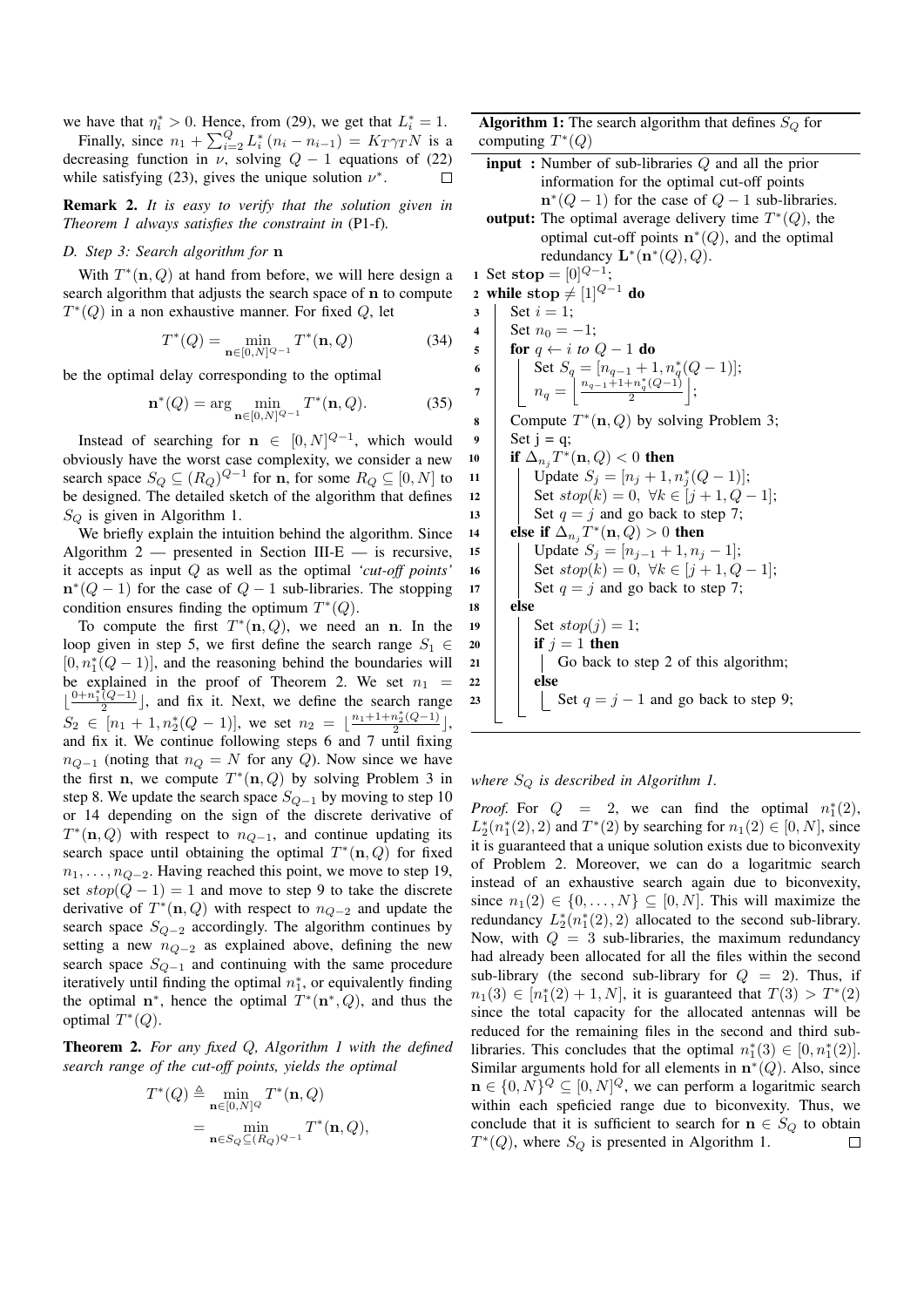Theorem 3. *The complexity of Algorithm 1 is*  $\mathcal{O}\left((\log_2 N)^{Q-1}\right)$ .

*Proof.* We update  $n_q$ 's sequentially. For fixed  $Q$ , we search for  $n_{Q-1}^*(Q)$  for fixed  $[n_1(Q), \ldots, n_{Q-2}(Q)]$  by updating SQ−<sup>1</sup> using a binary search, which naturally has a logarithmic complexity. After obtaining  $n_{Q-1}^*(Q)$  for fixed  $[n_1(Q), \ldots, n_{Q-2}(Q)]$ , we do a logarithmic search for  $n_{Q-2}(Q)$  by updating  $S_{Q-2}$ , picking a new  $n_{Q-2}(Q)$  and finding the new  $n_{Q-1}^*(Q)$  once again with a logarithmic search. Once we find the optimum  $n_{Q-2}^*(Q)$  and  $n_{Q-1}^*(Q)$ for fixed  $[n_1(Q), \ldots, n_{Q-3}(Q)]$ , we run a logarithmic search for  $n_{Q-3}(Q)$ , and so forth. The algorithm stops when we find the optimal  $n_1^*(Q)$  (and hence the optimal  $\mathbf{n}^*(Q)$ ). Therefore, we run a concatenated logarithmic search in Q−1 levels, hence the complexity of Algorithm 1 is  $\mathcal{O}\left((\log_2 N)^{Q-1}\right)$ .  $\Box$ 

Remark 3. *Obviously, this complexity is for the worst case. In practice, the complexity of Algorithm 1 is much smaller, because the upper boundary of*  $S_q$ ,  $\forall q \in \{1, ..., Q - 1\}$ *is limited by* n ∗ (Q − 1)*. In Section IV, we will numerically illustrate this substantially reduced complexity.*

#### *E. Step 4: The Main Algorithm*

In this subsection, we will give the details of our main algorithm that yields the optimal  $Q^*, \mathbf{n}^*, \mathbf{L}^*$ , and eventually the optimal delay by optimizing across Q to get  $T^*$  =  $\min_{Q \in [2, K_T]} T^*(Q).$ 

Theorem 4. *For*

$$
Q^* = \arg\min_{Q \in [2, K_T]} T^*(Q),\tag{36}
$$

the globally optimum average delay takes the form  $T^* =$ T(Q<sup>∗</sup> )*, and it is achieved with* Q<sup>∗</sup> *sub-libraries, with boundaries*  $\mathbf{n}^*(Q^*)$  *and redundancy*  $\mathbf{L}^*(\mathbf{n}^*(Q^*), Q^*)$ *.* 

*Proof.* As  $Q$  increases, it is clear that the  $L_q$  values will start decreasing at some point because of the constraint of Eq. (P1-c), and in particular because the sum of the  $p_i$ 's decreases as Q increases. This in turn will increase  $T(\mathbf{n}, \mathbf{L}, Q)$ . Hence, there exists an optimal number of sub-libraries  $Q^*$  that will give the global minimum for the delay  $T(n, L, Q)$ .  $\Box$ 

Finally, we will present our main algorithm (Algorithm 2) that obtains the solution to the main Problem 1.

Algorithm 2: Main algorithm 1 Set  $T^*(0) = \infty$ ; 2 Set  $Q = 1$  and compute  $T^*(1) = \min\{N, T_L\};$ 3 for  $Q \leftarrow 2$  to  $K_T$  do 4 | while  $T^*(Q) < T^*(Q-1)$  do  $5 | Q = Q + 1;$  $\mathfrak{g}$  | Compute  $T^*(Q)$  by solving Problem 3 and using Algorithm 1 for the search range of n;  $7 Q^* = Q - 1;$ 8  $T^* = T^*(Q^*)$ ;



Fig. 1. The multiplicative boost in the performance of a system compared to the baseline with uniform file popularity. The comparison is displayed here for various Zipf parameters and for different K.

In brief, starting at  $Q = 2$ , the algorithm finds the optimal boundaries  $\mathbf{n}^*(Q)$  and optimal redundancy  $\mathbf{L}^*(\mathbf{n}^*(Q), Q)$ , for each fixed Q, and then increases Q.

Theorem 5. *The complexity of Algorithm 2 is*  $\mathcal{O}\left(K_T(\log_2 N)^{K_T-1}\right)$ .

*Proof.* The above is direct from Theorem 3 and from the fact that there can be at most  $K_T$  many sub-libraries.  $\Box$ 

#### IV. NUMERICAL EVALUATION

We consider the scenario with  $\gamma = \gamma_T = 0.1$ , with  $K_T = 50$  transmitters, with  $\Lambda = 40$ , and with catalog size equal to  $N = 6000$  files. We run the main algorithm given in Algorithm 2 to find the optimal number of sub-libraries, the optimal number of antennas allocated to each sub-library, and in the end the optimal delivery time for different numbers of users K and different Zipf parameters  $\alpha$ . In Figure 1, we see the performance boost  $(T^*/T_L)$  for  $K = 300, 500, 1000$ , 2000 for different values of  $\alpha$  between 0 and 2. We see that the performance boost increases with  $\alpha$  (as expected), and we also see that the boost increases with K.

For the above setting, Table I describes the optimal sublibrary boundaries  $n^*$  and the optimal  $L^*$ . While an increasing K implies an increase in the optimal  $Q^*$ , it was the case that for all realistic scenarios that we have tested, this never exceeded  $Q^* = 4$ . Consequently the search space of n remained small for the first elements, and the complexity of Algorithm 1 was much smaller than the described worst-case complexity of  $\mathcal{O}\left((\log_2 N)^{Q-1}\right)$ . In fact, even without considering the acceleration effect of Algorithm 1, the overall complexity for this example scenario was equal to  $\mathcal{O}(\log_2(6000) + (\log_2(6000))^2 + (\log_2(6000))^3) =$  $O(2147)$ . This further reduced – after considering the effect of Algorithm  $1 -$  to 105 iterations in the worst case.

### V. CONCLUSION

In this work we addressed the problem of optimizing the number of transmitters each file is cached at, as a function of that file's popularity. By using the biconvexity property of the